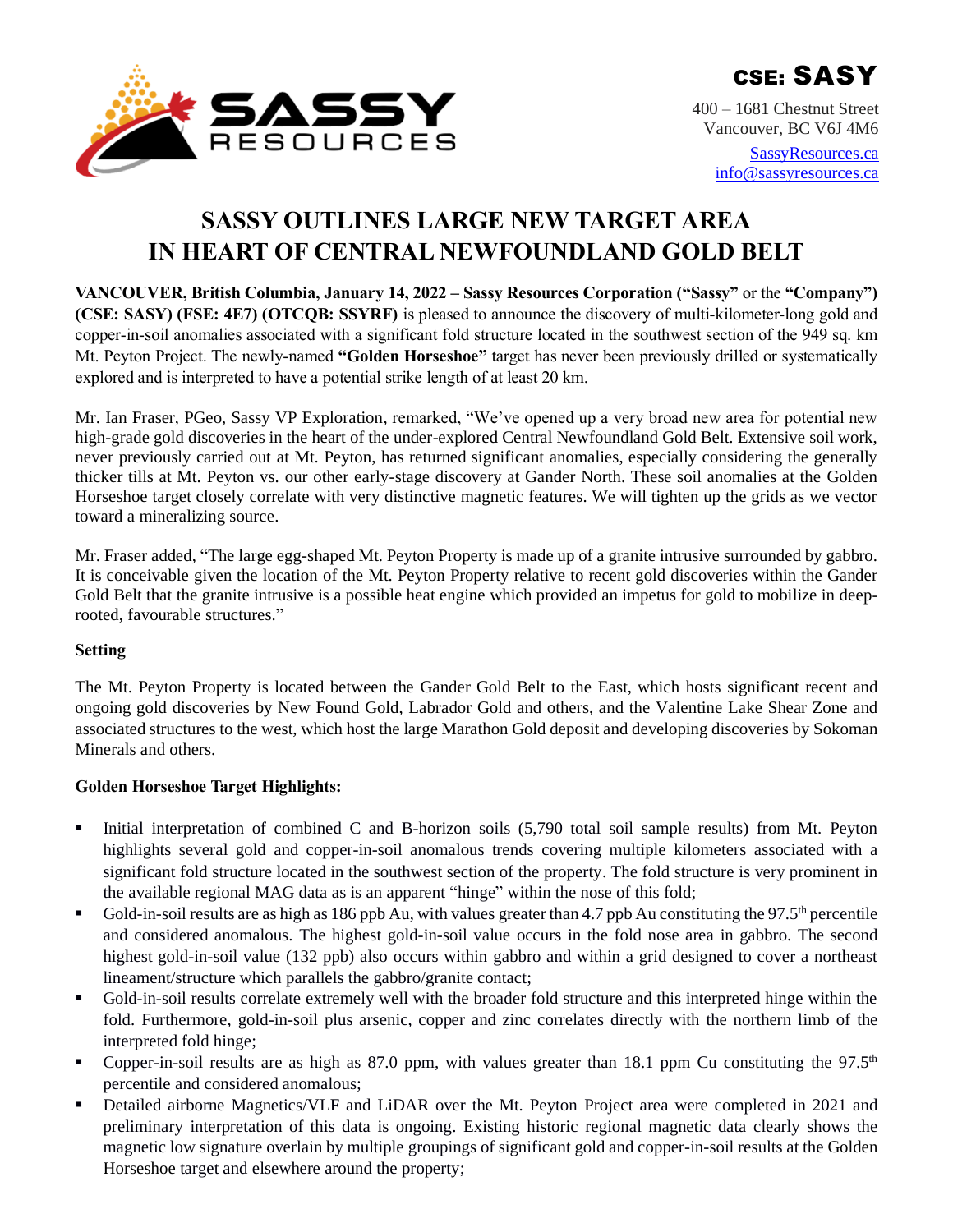▪ The aim of follow-up sampling and geological mapping is to extend and potentially connect these soil anomalies, leading to high priority potential drill targets.

# **Comments From Shawn Ryan, "The Prospector" & Sassy Technical Advisor:**

"The Mt. Peyton Project was staked based on two key fundamental principles for gold exploration on the island: 1) Gabbros are very important - they are a highly favorable brittle reactive host rock; and (2) Regional structures are also key, and the regional magnetic lineaments we're so excited about at Mt. Peyton confirm that these structures are present.

"The first pass soil program directly targeted the regional magnetic low lineaments running through the Mt. Peyton gabbro. Soil lines were placed at 90 degrees to the regional structure patterns and sampled at 25-meter station spacing on 500-meter line spacing. The program was designed to see which structures might light up.

"The results are better than expected or at least what we had hoped to find in our first pass work. The southern structure outlined the longest most continuous trend with three separated grids, each 2.5 km long that sporadically covered 16 km of a 20 km magnetic low structure with all three grids indicating anomalous gold values from line to line. This is exactly what Sassy was looking for, a kilometer scale anomalous structure that can quickly be followed up with more detailed soils that will lead us directly to drill targets later this year.

"I look forward to a comprehensive structural interpretation of the Mt. Peyton setting and this next phase of work at the Golden Horseshoe target as this is when new discoveries are made."

# **Maps – Mt. Peyton Gold & Copper Soil Sampling Results (5,790 Samples Reported)**

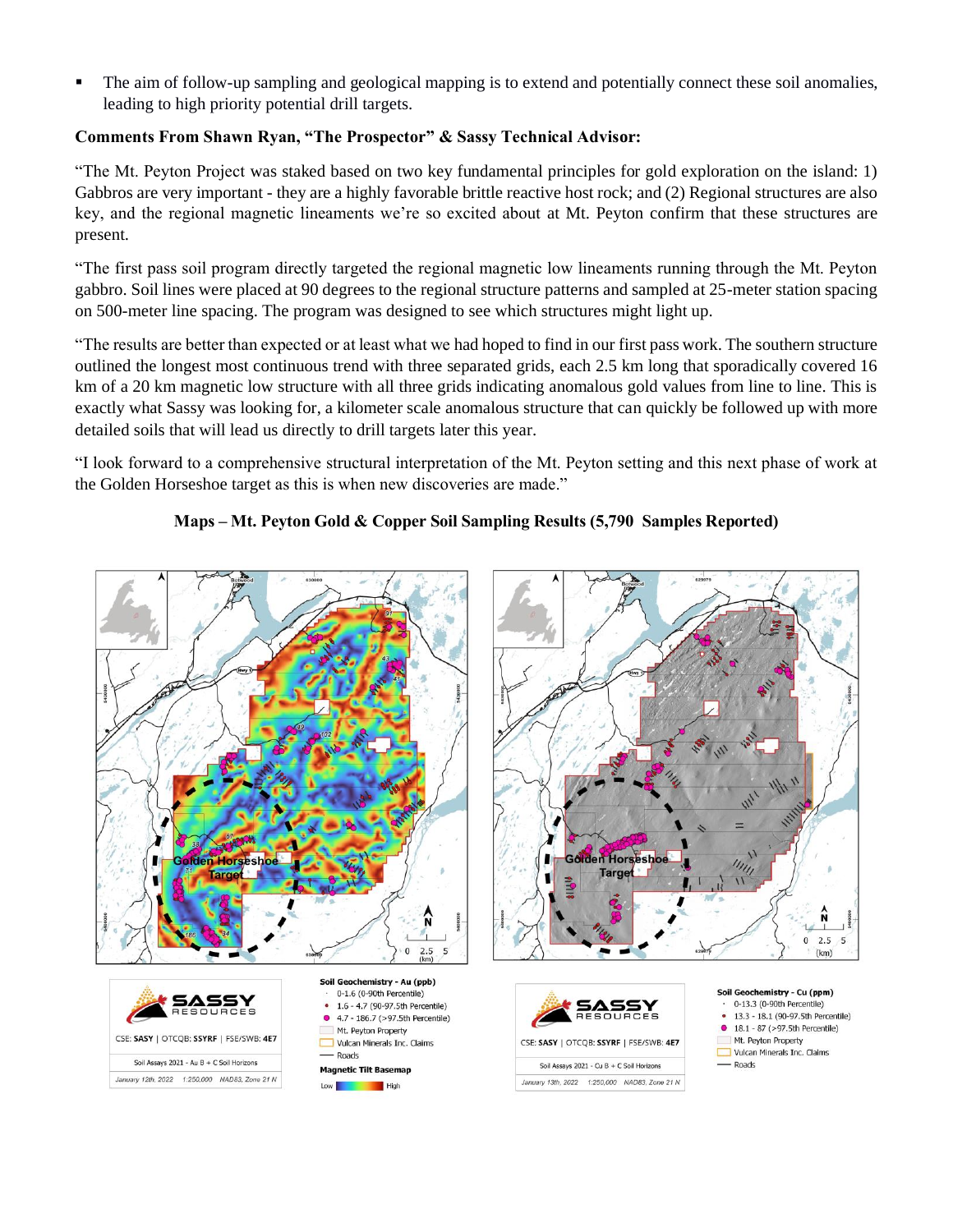# **Quality Assurance / Quality Control**

Sassy Resources Gold Corporation contracted the services of GroundTruth Exploration to conduct soil geochemistry programs on all of Sassy's properties in Newfoundland. The preferred and targeted soil horizon for sampling is the Chorizon for all programs. Glaciation and till deposition are variable throughout the province of Newfoundland. This variation has a direct effect on the "local" depth to the C-horizon. GroundTruth crews utilize a Eijklcamp hand auger which is capable of collecting a soil sample to a maximum depth of 110cm. If the C-horizon soil is beyond the depth the auger can achieve, GroundTruth crews collected a sample from the B-horizon and noted this in the metadata collected at that particular sample site. At Mt. Peyton, the current assay database consists of 4,119 C-horizon soil samples and 1,671 B-horizon soil samples. As stated, the results reported in this News Release are comprised of the combined C and B-horizons. The Company's final interpretation of all Mt. Peyton soil results will distinguish and interpret the C and B-horizons individually and the merged C and B-horizons.

For all Sassy programs, soil samples are collected at pre-determined sample locations, placed in soil sample bags and all metadata associated with a sample is recorded. Once sorted and logged, samples are shipped to Eastern Analytical in Springdale, Newfoundland for sample preparation. At Eastern Analytical individual samples are dried and sieved and 15g splits are prepared and then shipped by courier to Bureau Veritas Commodities Canada Ltd. (Bureau Veritas) in Vancouver British Columbia for analyses. Eastern Analytical and Bureau Veritas are ISO / IEC 17025 certified laboratories and independent of Sassy Resources Corporation and Gander Gold Corporation. At Bureau Veritas the 15g splits are partially digested by aqua regia digestion and analysed for gold plus 36 additional elements by ICP-ES/MS (method AQ201). GroundTruth Exploration crews took a field duplicate every 25<sup>th</sup> sample and these field duplicates were inserted into the sample stream to monitor the quality of analyses for the soil sampling program. In addition to field duplicates, standards and a blank material was systematically inserted into the sampling stream for QAQC purposes.

#### **Subscribe for Updates**

Visit [SassyResources.com](https://sassyresources.com/) and sign up for news alerts to stay informed as exploration continues year-round.

#### **Qualified Person**

The technical information in this news release has been reviewed and approved by Mr. Ian Fraser, P.Geo., Vice President of Exploration for Sassy Resources. Mr. Fraser is the Qualified Person responsible for the scientific and technical information contained herein under National Instrument 43-101 standards.

#### **About Sassy Resources Corporation**

Sassy Resources is an exploration stage resource company currently engaged in the identification, acquisition and exploration of high-grade precious metal, base metal and uranium projects in North America. Its focus is the Foremore Project located in the Eskay Camp, Liard Mining Division, in the heart of Northwest B.C.'s prolific Golden Triangle, the Central Newfoundland Gold Belt where Sassy is one of the district's largest landowners, and the recently acquired Highrock uranium project in the Key Lake region of Saskatchewan's Athabasca Basin.

#### **Caution Regarding Forward Looking Statements**

Investors are cautioned that, except for statements of historical fact, certain information contained in this document includes "forward looking information", with respect to a performance expectation for Sassy Resources Corporation. Such forward looking statements are based on current expectations, estimates and projections formulated using assumptions believed to be reasonable and involving a number of risks and uncertainties which could cause actual results to differ materially from those anticipated. Such factors include, without limitation, fluctuations in foreign exchange markets, the price of commodities in both the cash market and futures market, changes in legislation, taxation, controls and regulation of national and local governments and political and economic developments in Canada and other countries where Sassy carries out or may carry out business in the future, the availability of future business opportunities and the ability to successfully integrate acquisitions or operational difficulties related to technical activities of mining and reclamation, the speculative nature of exploration and development of mineral deposits, including risks obtaining necessary licenses and permits, reducing the quantity or grade of reserves, adverse changes in credit ratings, and the challenge of title. The Company does not undertake an obligation to update publicly or revise forward looking statements or information, whether as a result of new information, future events or otherwise, unless so required by applicable securities laws. Some of the results reported are historical and may not have been verified by the Company.